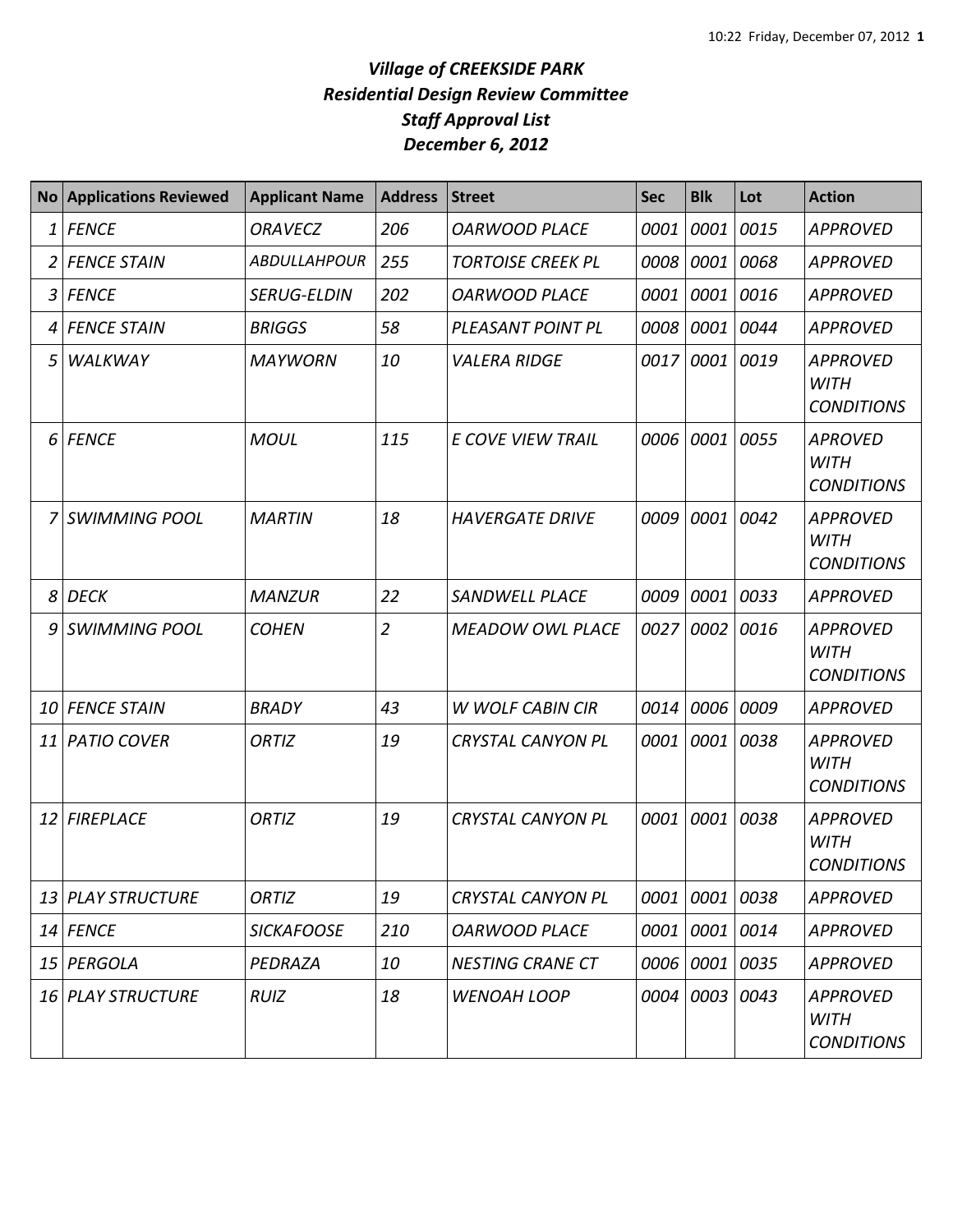| <b>No</b> | <b>Applications Reviewed</b>                                                        | <b>Applicant Name</b> | <b>Address</b> | <b>Street</b>               | <b>Sec</b> | <b>Blk</b> | Lot       | <b>Action</b>                                       |
|-----------|-------------------------------------------------------------------------------------|-----------------------|----------------|-----------------------------|------------|------------|-----------|-----------------------------------------------------|
| 17        | <b>SCREENED</b><br><b>STRUCTURE FOR</b><br><b>TRASH AND RECYCLE</b><br><b>CARTS</b> | <b>RUIZ</b>           | 18             | <b>WENOAH LOOP</b>          | 0004       | 0003       | 0043      | <b>APPROVED</b><br><b>WITH</b><br><b>CONDITIONS</b> |
|           | 18 PATIO                                                                            | <b>RUIZ</b>           | 18             | <b>WENOAH LOOP</b>          | 0004       | 0003 0043  |           | <b>APPROVED</b>                                     |
| 19        | <b>FENCE</b>                                                                        | PEDRAZA               | 10             | <b>NESTING CRANE CT</b>     | 0006       | 0001 0035  |           | <b>APPROVED</b>                                     |
|           | 20 FENCE                                                                            | <b>HARMON</b>         | 10             | <b>HULLWOOD CIRCLE</b>      | 0002       |            | 0001 0040 | <b>APPROVED</b>                                     |
| 21        | <b>PATIO COVER</b>                                                                  | <b>SANCHEZ</b>        | $\overline{7}$ | <b>LOXANHACHEE PL</b>       | 0004       | 0001       | 0065      | <b>APPROVED</b><br><b>WITH</b><br><b>CONDITIONS</b> |
| 22        | <b>SUMMER KITCHEN</b>                                                               | <b>SANCHEZ</b>        | $\overline{7}$ | <b>LOXANHACHEE PL</b>       | 0004       | 0001       | 0065      | <b>APPROVED</b><br><b>WITH</b><br><b>CONDITIONS</b> |
| 23        | PERGOLA                                                                             | <b>FELDOTT</b>        | 187            | <b>OARWOOD PLACE</b>        | 0001       | 0001       | 0008      | <b>APPROVED</b><br><b>WITH</b><br><b>CONDITIONS</b> |
| 24        | <b>SUMMER KITCHEN</b>                                                               | <b>FELDOTT</b>        | 187            | <b>OARWOOD PLACE</b>        | 0001       |            | 0001 0008 | <b>APPROVED</b><br><b>WITH</b><br><b>CONDITIONS</b> |
| 25        | <b>SWIMMING POOL</b>                                                                | <b>MONTOYA</b>        | 7432           | <b>LAKE PALOMA TRAIL</b>    | 0011       |            | 0001 0015 | <b>APPROVED</b><br><b>WITH</b><br><b>CONDITIONS</b> |
| 26        | <b>ARBOR</b>                                                                        | <b>MONTOYA</b>        | 7432           | <b>LAKE PALOMA TRAIL</b>    | 0011       |            | 0001 0015 | <b>APPROVED</b><br><b>WITH</b><br><b>CONDITIONS</b> |
| 27        | <b>SWIMMING POOL</b>                                                                | <b>MARCU</b>          | 18             | <b>S PINTO POINT CIRCLE</b> | 0012       | 0001 0010  |           | <b>APPROVED</b><br><b>WITH</b><br><b>CONDITIONS</b> |
|           | 28 SUMMER KITCHEN                                                                   | <b>MARCU</b>          | 18             | <b>S PINTO POINT CIRCLE</b> | 0012       |            | 0001 0010 | <b>APPROVED</b><br><b>WITH</b><br><b>CONDITIONS</b> |
| 29        | <b>SWIMMING POOL</b>                                                                | <b>PFRENGER</b>       | 14             | <b>HAVERGATE DRIVE</b>      | 0009       | 0001 0043  |           | <b>APPROVED</b><br><b>WITH</b><br><b>CONDITIONS</b> |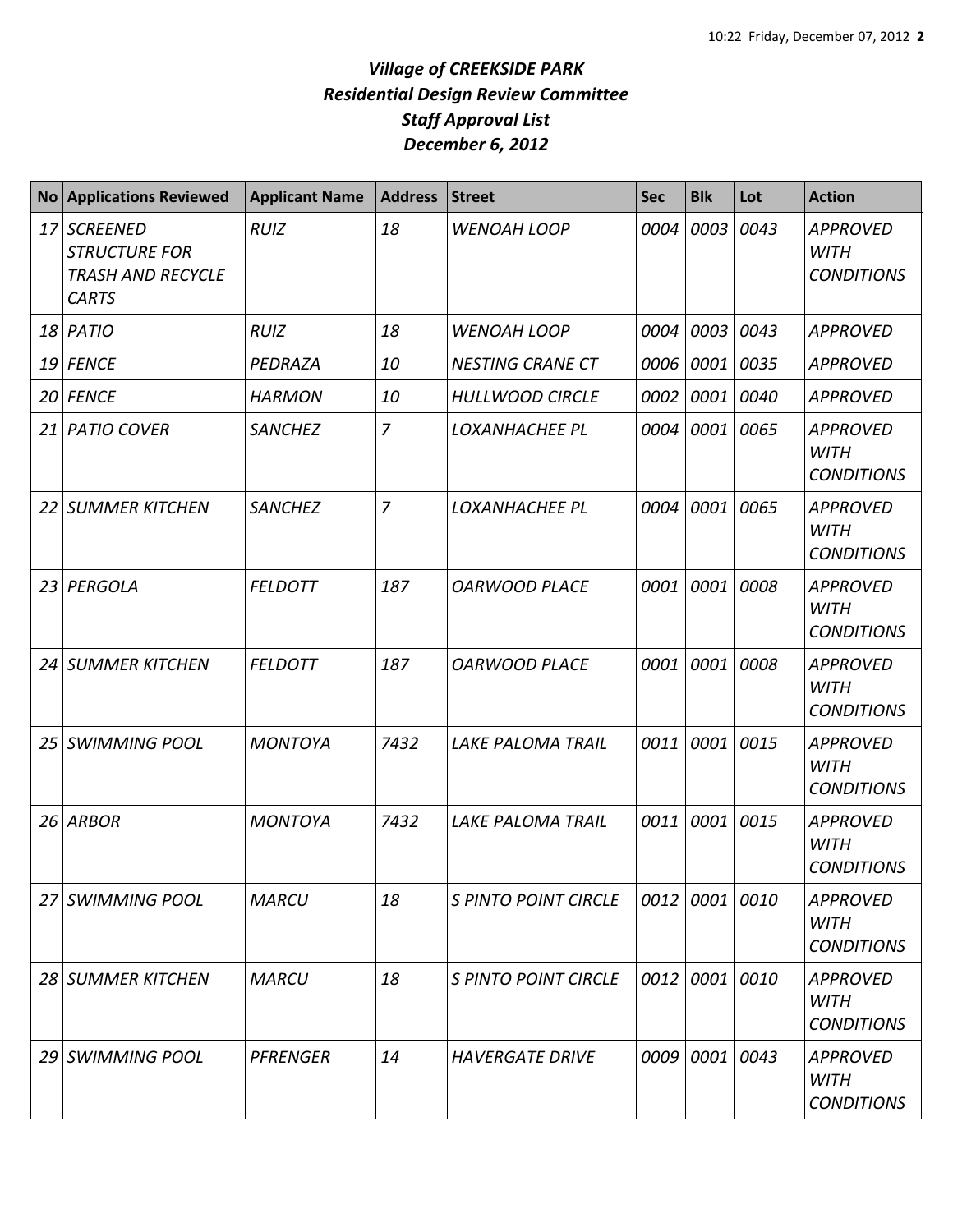| <b>No</b> | <b>Applications Reviewed</b> | <b>Applicant Name</b> | <b>Address</b> | <b>Street</b>            | <b>Sec</b> | <b>Blk</b>     | Lot       | <b>Action</b>                                       |
|-----------|------------------------------|-----------------------|----------------|--------------------------|------------|----------------|-----------|-----------------------------------------------------|
| 30 I      | <b>SWIMMING POOL</b>         | <b>LATERREUR</b>      | 39             | PALOMA BEND PLACE        | 0025       | 0001           | 0006      | <b>APPROVED</b><br><b>WITH</b><br><b>CONDITIONS</b> |
| 31        | <b>FIRE PIT</b>              | <b>LATERREUR</b>      | 39             | PALOMA BEND PLACE        | 0025       | 0001 0006      |           | <b>APPROVED</b><br><b>WITH</b><br><b>CONDITIONS</b> |
| 32        | PERGOLA                      | <b>LATERREUR</b>      | 39             | <b>PALOMA BEND PLACE</b> | 0025       | 0001           | 0006      | <b>APPROVED</b><br><b>WITH</b><br><b>CONDITIONS</b> |
| 33        | <b>SUMMER KITCHEN</b>        | <b>LATERREUR</b>      | 39             | PALOMA BEND PLACE        | 0025       | 0001           | 0006      | <b>APPROVED</b><br><b>WITH</b><br><b>CONDITIONS</b> |
|           | 34 SWIMMING POOL             | <b>MARK</b>           | 123            | W CRESTA BEND PL         | 0018       | 0001           | 0042      | <b>APPROVED</b><br><b>WITH</b><br><b>CONDITIONS</b> |
| 35        | <b>SWIMMING POOL</b>         | <b>GORSKY</b>         | 118            | N PINTO POINT CIR        | 0012       | 0001 0068      |           | <b>APPROVED</b><br><b>WITH</b><br><b>CONDITIONS</b> |
| 36        | <b>SWIMMING POOL</b>         | <b>RUSH</b>           | 31             | <b>RED MOON PLACE</b>    | 0007       |                | 0001 0023 | <b>APPROVED</b><br><b>WITH</b><br><b>CONDITIONS</b> |
| 37 I      | <b>PATIO COVER</b>           | <b>RUSH</b>           | 31             | <b>RED MOON PLACE</b>    | 0007       | 0001           | 0023      | <b>APPROVED</b><br><b>WITH</b><br><b>CONDITIONS</b> |
| 38        | <b>SPA</b>                   | <b>GASTINEAU</b>      | 27             | <b>HANDBRIDGE</b>        | 0003       | 0003 0034      |           | <b>APPROVED</b><br><b>WITH</b><br><b>CONDITIONS</b> |
|           | 39 FIRE PIT                  | <b>GASTINEAU</b>      | 27             | <b>HANDBRIDGE</b>        |            | 0003 0003 0034 |           | <b>APPROVED</b><br><b>WITH</b><br><b>CONDITIONS</b> |
| 40        | <b>SPA WALL</b>              | <b>GASTINEAU</b>      | 27             | <b>HANDBRIDGE</b>        | 0003       |                | 0003 0034 | <b>APPROVED</b>                                     |
|           | $41$ PATIO                   | <b>GASTINEAU</b>      | 27             | <b>HANDBRIDGE</b>        | 0003       | 0003 0034      |           | <b>APPROVED</b>                                     |
|           | 42 PLAY STRUCTURE            | <b>SROCK</b>          | 78             | <b>SWANWICK PLACE</b>    | 0003       | 0001 0015      |           | <b>APPROVED</b>                                     |